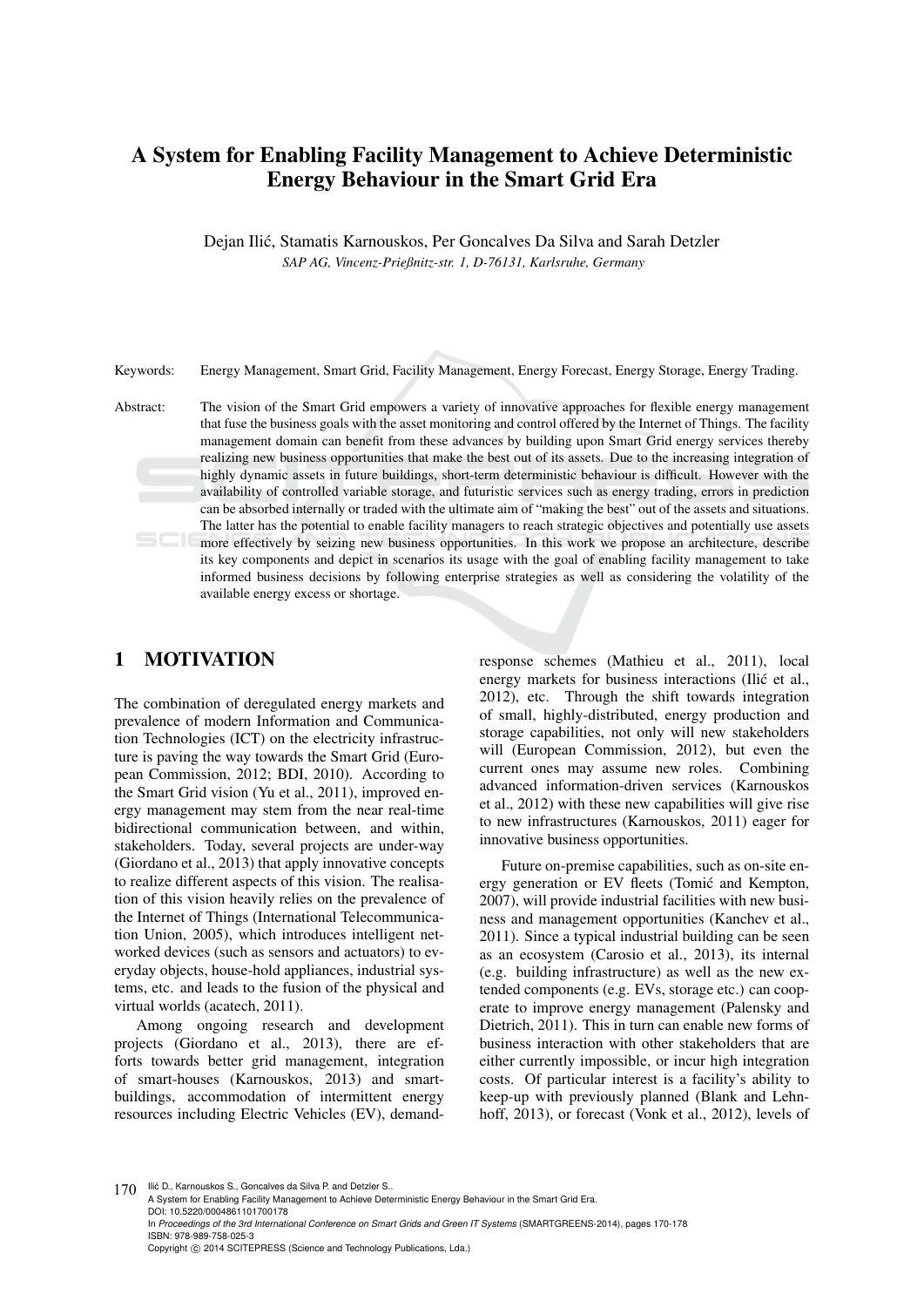energy consumption and/or production, and its flexibly in adjusting to new situations while trying to minimize costs, or increase revenue for its owners (Korpaas et al., 2003). By providing a reliable prediction, such a facility could generate revenue through effective participation in, for instance, local energy markets (Goncalves Da Silva et al., 2014), or demand response programs (US DoE, 2006).

Forecasting the electricity consumption and/or production behaviour of a building will of course lead to errors (Mathieu et al., 2011) internally; however these may not need to be propagated to external stakeholders as it is done today. The challenge is on how to leverage the facility's capabilities (Teleke et al., 2009) and external interactions in order to benefit the enterprise. More specifically, how the existing and new assets that are under the control of the facility management can be empowered with Smart Grid technologies and services, and be effectively used to address any energy shortage or excess caused by the on-site prediction errors (Pinson et al., 2009).

To address this problem, we propose a system that takes advantage of existing (including temporal) assets and Smart Grid services, and enables facility management to actively adjust its energy consumption/production behaviour as seen by external stakeholders, while adhering to its internal goals and strategies. The proposed system considers a stakeholder with variable storage and energy trading capabilities, which may be the norm in the years to come. We describe several management strategies that can be realized with this system to demonstrate its capabilities. Although individual aspects may exist in ongoing research work, the proposed system combines several of them together i.e. forecasting, storage and trading, with clear applications in facility management (i.e. buildings) and with a down to earth design that may enable it to be productively used in the short-term.

### 2 SYSTEM ARCHITECTURE

#### 2.1 Overview

The proposed system is modular and designed to empower the collaboration of the independently operating sub-systems, as well as the homogenization of their functionalities in a mash-up end-user application. As depicted in FMC notation (www.fmcmodeling.org) in 1, we can distinguish the interactions of the end-user via the cockpit, the main systems involved in the back-end i.e. energy load forecast (ELF), variable energy storage (VES) and energy trading (ET), as well as the reliance on external parties such as an energy market or an external energy stakeholder.



The *Energy Load Forecast (ELF)* is the system responsible for forecasting the energy signature based on historical smart metering data (residing in the metering system) as well as real-time data acquired by the infrastructure (Karnouskos et al., 2011). Its results form the basis for the decision making process of how to handle the excess or shortage of energy predicted.

The *Variable Energy Storage (VES)* consists of managing the available "storage" in the enterprise (Ilić et al., 2013). The latter may include static as well as dynamic energy storage (such as a fleet of EVs). The VES is also envisioned to have the capability of managing processes that could store or re-feed energy, such as, the rescheduling of a process.

The *Energy Trading (ET)* is able to trade energy on smart city marketplaces, that is, intelligently buying or selling energy depending on the needs of the overall system (Goncalves Da Silva et al., 2013).

The *Energy Management (EM)* is a coordinating entity which enables the collaboration among the different sub-systems, in our case ELF, VES and ET, while in parallel taking the decisions on the actions to be enforced. Based on the enterprise goals and strategies set by the facility manager, it may dynamically decide between the portions of energy that can be "stored" in the VES or traded by ET in an electricity market.

The *Cockpit* is the user interface (UI) that the enduser, i.e. the facility manager dealing with the energy related aspects, interacts with. The cockpit is envisioned as a mash-up application depicting key aspects of the status of the underlying infrastructure, including enterprise related key performance indicators. It can depict in real-time all information related to the utilization of the storage, the energy forecast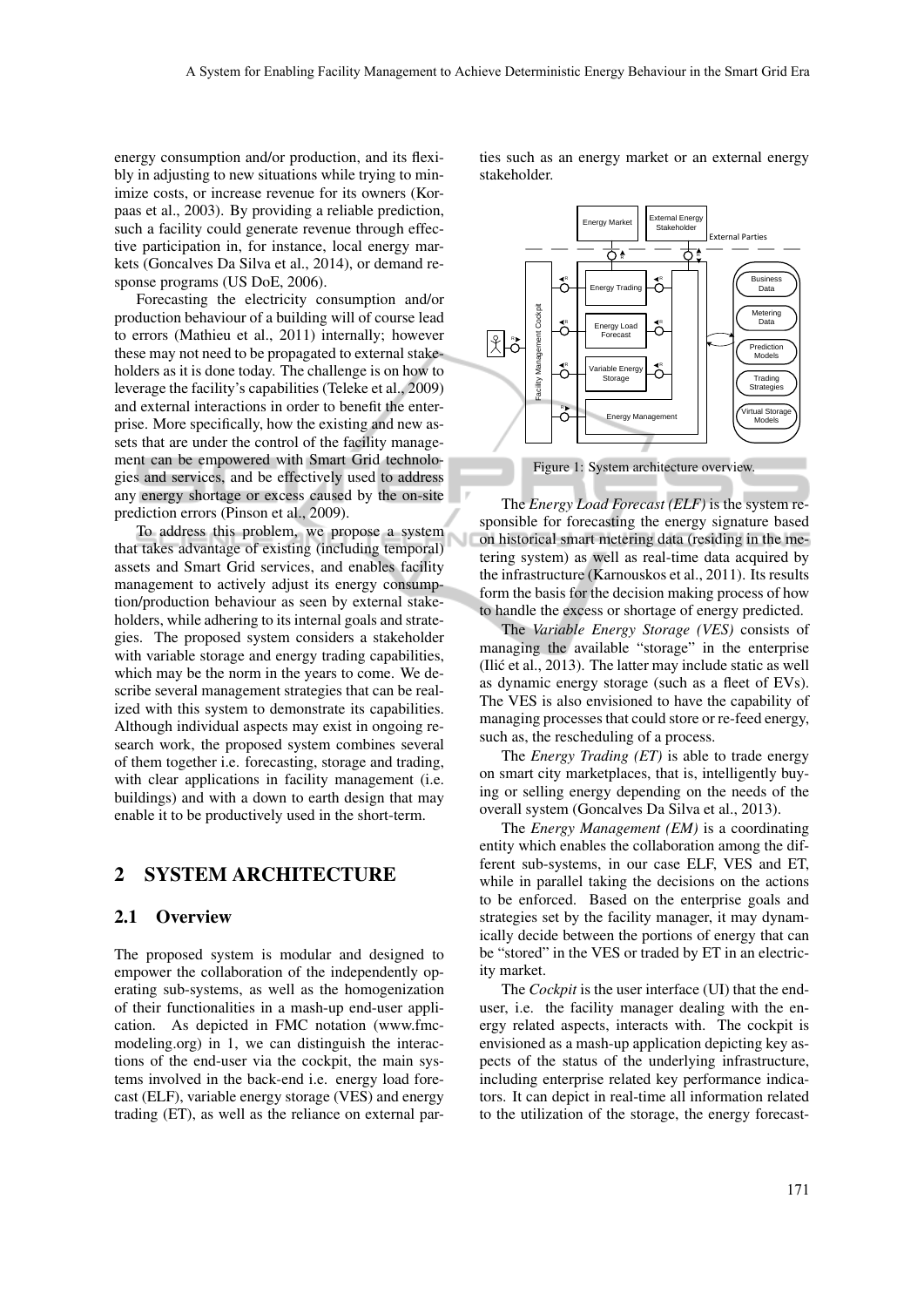ing as well as the achieved energy accuracy, the energy traded and related costs, the currently available and followed energy management strategies etc. The cockpit is considered to be easily realised as a web application hosted in the cloud, easily accessible via the browser e.g. of a mobile device or laptop.

Finally, we have to note that the envisioned system can communicate with external parties and services such as an *energy market* and *external energy stakeholders* in order to expand its capabilities. This also implies the role of being part of a larger ecosystem and the capability of being easily integrated in its business processes; for instance the goals pursued by the facility management could be adjusted to reflect dynamically changing enterprise needs.

#### 2.2 Energy Load Forecast (ELF)

Forecasting is a well known component of every energy management system. Imbalances provoked due energy load forecast errors may result in a shortage or excess of energy that must be accommodated, e.g. in form of charging or discharging a battery. The ELF requires the availability of the actual energy load  $y[n]$  of a stakeholder (an interval *n* of size *T*) in the past, i.e. its smart metering data and potentially other information such as weather data, asset specific behaviour or participation in processes, etc. With the availability of  $y[n]$ , an interval self-forecast  $\dot{y}[n]$  can be reported with minimum offset of ∆, thus always reporting  $\dot{y}[n-\Delta]$  at interval *n*. The reporting as such can be observed in 2.



Figure 2: Forecasting on different horizons and intervals to improve the forecast accuracy.

ELF utilizes advanced forecasting algorithms that continuously provide accurate predictions  $\hat{y}[n]$  over smaller horizons. Its accuracy depends on multiple conditions such as the applied forecast algorithm, the required horizon etc. In this work, ELF provides a forecast of the system for any horizon *h* in the future, so the continuous load forecast is done for an interval  $\hat{y}[n-h]$ . It is expected that many components of the system will require different horizons, as *h* ≈ ∆ might not be of interest. 2 depicts the accuracy of  $\hat{y}[n]$  as

#### 2.3 Variable Energy Storage (VES)

The VES component combines both static and dynamic storage into one (virtual) unit of capacity. A static storage has constant capacity if performance degradation is not considered. In contrast, dynamic storage is composed of multiple (potentially mobile) units that are at some point in time connected to the grid (e.g. EVs). While static storage can charge or discharge in dependence to its actual state of charge (SOC), these dynamic units are the actual energyflexible components, when of course connected to the grid. This flexibility is gained by controlling the amount of energy that they charge or discharge as well as rescheduling such activities over an interval *n* of length *T*. As it will not always be possible to compensate the exact energy needed, e.g. due to technical restrictions, on every reschedule request, the error that should be absorbed  $\dot{s}[n]$ , is not expected to be fully addressed, but reduced to what is actually stored  $s[n]$ . This gap can be however addressed within the variable storage as a whole, since it is combined from its dynamic and its static part (which does not have the same temporal restrictions). A potential usage of the VES might be to use its dynamic part to compensate the closest value possible, while the static part can correct the uncompensated part of the error by charging or discharging the amount of energy needed. However, the exact usage may depend on various other technical or financial constraints, and is out of the scope of this work.

A stakeholder owned EV fleet (for which it is assumed that the facility management has full control over) is a good example of the dynamic part of a variable storage, while it is limited by scheduling and vehicle restrictions. For the rescheduling step, different priorities will need to be satisfied in order to ensure that these EVs are always within the fleet requirements. As such, any EV fleet can be used to calculate the maximal shiftable load to positive ∆*s* <sup>+</sup>[*n*] and negative  $\Delta s^{-}[n]$ . For this calculation it has to be considered, that EVs can only vary their charging between the maximal and minimal power, or interrupt the charging completely. Within these limits, the fleet can react on energy shortage or surplus at stakeholder's premise, e.g. by interacting with an energy market or even compensating forecast errors by rescheduling or shifting loads in an interval *n*. Therefore in case of an energy demand change, discharging of EVs would be a secondary option, while reschedul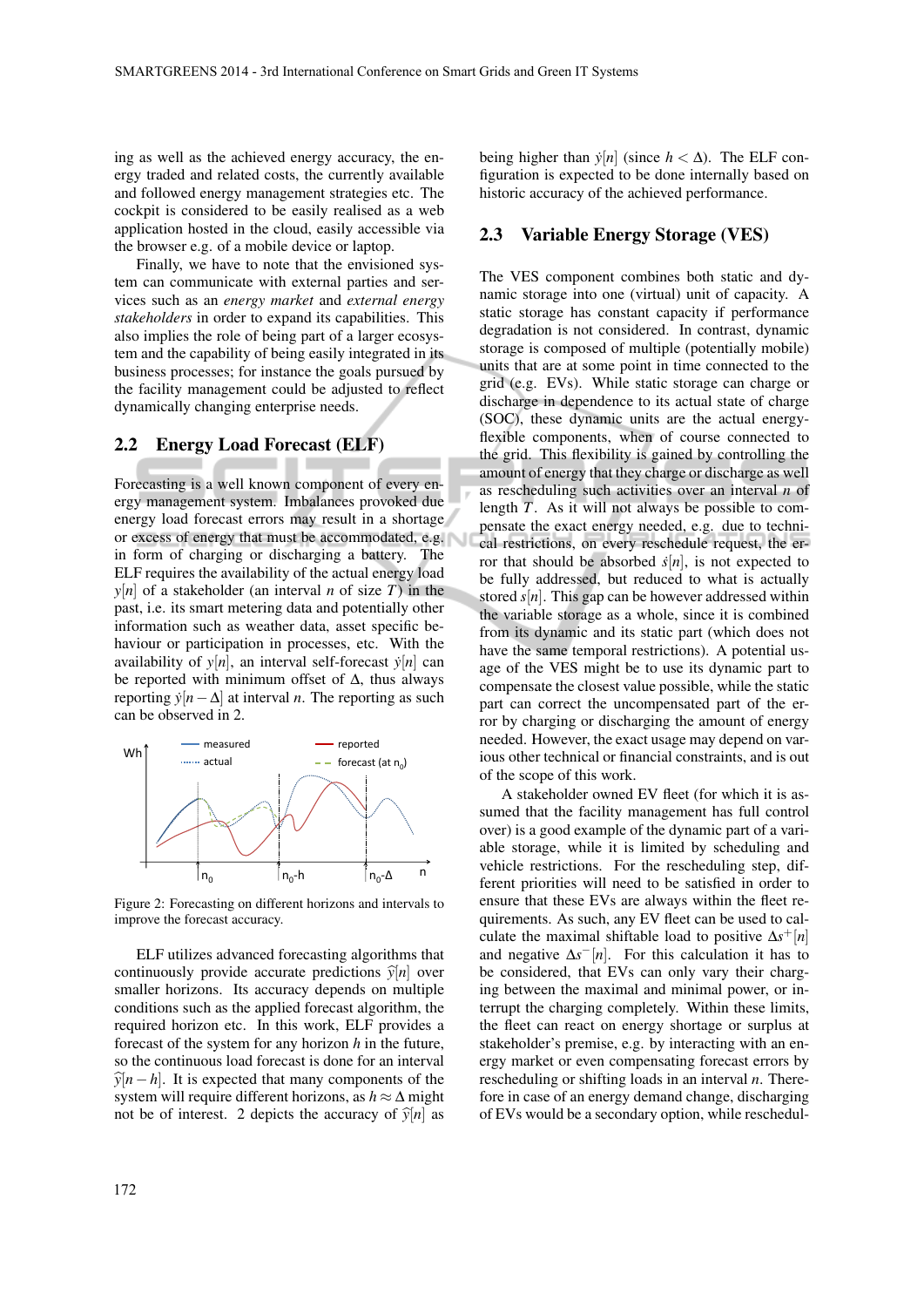ing has precedence, since no losses are made due to the storage efficiency.

### 2.4 Energy Trading (ET)

Local energy markets may emerge as a scalable methodology for controlling the levels of consumption and production on the grid (Ilić et al., 2012; Goncalves Da Silva et al., 2013), in particularly as a response to the increasing deployment of distributed energy resources (e.g. PV panels, wind farms, *µ*CHP generators, etc.). Within the proposed architecture, a energy local market is considered as an opportunity for a stakeholder not only to maintain its predictability, but to also, in some cases, better utilize and capitalize on its storage facilities. With that in mind, the ET system component interfaces with the local market to buy/sell energy by applying different trading strategies, such as (Cliff and Bruten, 2000; Vytelingum et al., 2010).

The stakeholder calculates, on an interval basis, the energy trading target  $\dot{\tau}[n]$  based on its internal strategies and goals. For instance, the trading targets could be based on the forecasting errors provided by the ELF. A limit price,  $\tau_p[n]$ , for either buying or selling is optionally set with each target to indicate the maximum (minimum) buying (selling) price for interval *n*. If the pricing information for a particular interval is undefined, the ET will trade aggressively on the market to ensure that the targets are met, so  $\tau[n]$ presents the net quantity traded by the ET with the interval. Otherwise, each target can only be met within the bounds of the its pricing constraints.

Current targets can be updated as new information is made available to the stakeholder. In such cases, the ET updates its market position to meet the new targets. For instance, if the target is set to  $\dot{\tau}[n] = 50$  *Wh*, of which current trading is  $\tau[n] = 20 Wh$ , when a new target of −30 *W h* is received, the ET should then sell  $\tau[n] = -50$  *Wh* to meet the new target. The performance of the ET can be tracked by requesting the total traded quantities  $\tau[n]$ . Furthermore, for purposes of a cockpit (thus assistance to an operator), the ET provides interfaces to access the overall market information, as prices  $p[n]$  and trading volumes per time interval.

#### 2.5 Energy Management (EM)

The facility manager, as illustrated in 1, interacts with the system via a cockpit. An example of such a cockpit and information it offers is depicted in 3. The facility manager can consume the (real-time) information depicted and by calibrating or setting the over-

all goals can exercise high-level control over the infrastructure. Such goals could be the optimization of the infrastructure reaction to the energy surplus or shortage reported by ELF towards economic objectives such as minimization of cost, or other corporate social responsibility related ones, e.g. maximization of usage of green electricity or even simpler ones such as making sure that the EVs of the employees are fully-charged by the end of their workday.



Figure 3: The envisioned system cockpit as a mash-up application.

The transformation of user goals (calibrated via the cockpit) to strategies are processed by the EM, which takes into consideration all other constraints of the system and takes the overall decision on the appropriate strategies to be followed. EM acts also as a communication broker among the different parts of the system as it holds the system-wide knowledge that is not available to the individual parts i.e. the ELF, ET, VES, enabling the latter scaling or extension of the system with other components or variations of the existing ones.

EM acts as the coordinator and decision engine, which communicates with ELF, ET and VES, and provides them with the operational context info. As an example, in a scenario where the EM is informed about the energy surplus available due to a forecast error, it may decide to redirect part of it towards charging the EVs while another part may be redirected to the ET (by charging schedule adjustment) in order to be traded to the market (because the price is high or can not be covered wholly by the VES). More example scenarios will be depicted in 3.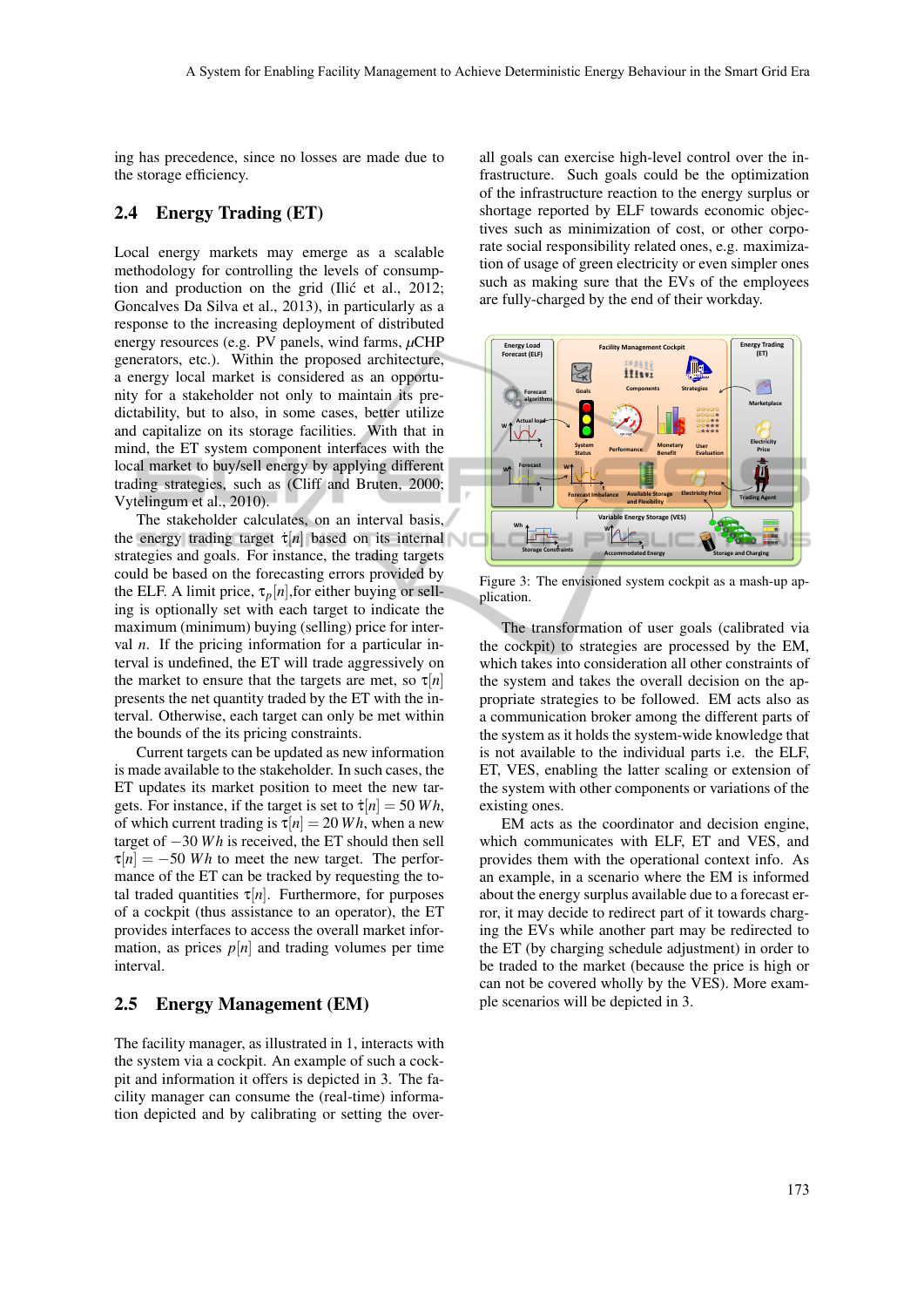# 3 ENERGY MANAGEMENT **STRATEGIES**

#### 3.1 Overview

The system proposed, whose main components are illustrated in 1, is flexible enough to accommodate several envisioned scenarios, depending on the goals set by the user, the available at time capabilities, and actions to be enforced. The scenarios we will focus upon, are in no way exhaustive, but serve to provide some understanding of the potential strategies that could be followed by the facility management. Our aim is to showcase the system's flexibility, which is a key part of realizing agile enterprises in the future.



Figure 4: General view of the activity involving the architecture components.

A general view of the workflow is depicted in 4. The user input is acquired, which together with the forecast error and the underlying status and constraints of the subsystems, are used to reach a decision for either trading or storing of energy (or both). Some key strategies will be discussed in more detail i.e. 3.2, 3.3, and 3.4.

Generally, each envisioned strategy may not involve all parts of the system, as this depends on the actual constraints imposed at the time of the decision making. This also signals that an organization does not have to wait until all of the architecture parts are deployed and become operational to start realising (a

limited set of) energy management strategies. As an example, the ELF and the VES could be realized today, while the ET could be realized some years later when energy markets are available at smart city level and it makes economic sense for the facility managers to participate in them. Hence, the system architecture accommodates the "migration" i.e. incremental evolution of the infrastructure towards the fully-fledged Smart Grid vision.

#### 3.2 Storing Energy not Traded by ET

The decision making process (as depicted in 4) may consider a strategy that is described as follows: *after the estimation of the energy error within an interval by the ELF, try to trade the difference via the ET and differ any non-traded energy to the VES for storage*. The workflow of such strategy is illustrated in 5. ET accommodated  $\tau[n]$  for the interval in question (potentially even at different prices  $p$ ), and VES is contacted in order to absorb the remaining  $\dot{s}[n]$ .



The actual outcome of the trading done by ET depends on the real-market conditions (law of demand and supply) and hence strategy adaptation might be needed over time e.g. acting alone or as part of a larger group (Goncalves Da Silva et al., 2014). As the ET might not be able to fully trade the energy needed to balance the forecast error  $\dot{\tau}[n] = \dot{y}[n] - \hat{y}[n],$ a part of it remained non-traded. The traded quantity  $\tau[n]$  is then communicated back to the EM, which instructs VES to accommodate the remaining  $\dot{s}[n] =$  $y[n]-y[n]+\tau[n]$  energy. This process leads to a new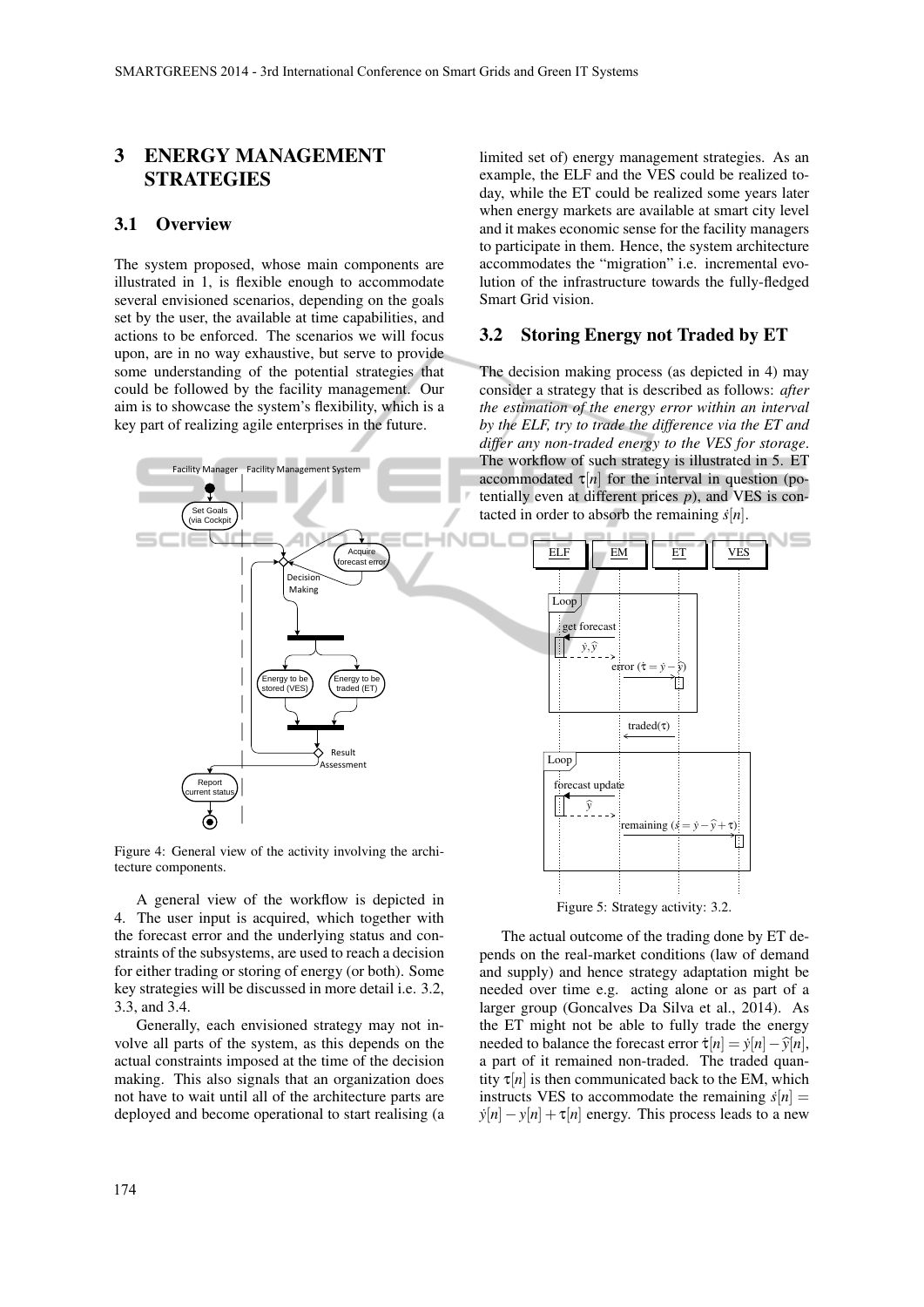state where the error is minimized as a "best effort" procedure is followed by ET (interaction with external stakeholders) and VES (internal stakeholder) to minimize its impact.

Depending on the business motivation, this strategy may be followed when the return of investment (ROI) by selling the energy on the marketplace is high. This may be a result of high prices on the energy market, inability or no need of storing the energy internally, etc. The actual decision-making process will be dynamic and the exact fine-tuning is not considered here.

# 3.3 Trading Energy not Accommodated by VES

In compliance with the decision making process depicted in 4, here we focus on a strategy that can be described as follows: *after calculation of the energy due to the incurring error by ELF, try to accommodate the excess or shortage of energy via the VES (by charging/discharging) and for the remaining part not accommodated by the VES, use the ET*. In this strategy, the ET acts as a mitigating agent for any part of the error that could not be absorbed by the VES, which is shown in 6. In detail, the EM acquires the forecasting error  $(s = \hat{y} - \hat{y})$  from the ELF and informs the VES, which attempts to accommodate the imbalances introduced by the errors, and informs the EM of any amount that could not be accommodated due to its internal constraints (*s*). These amounts are then given to the *ET* to be mitigated on the market ( $\dot{\tau} = \dot{y} - y + s$ ).



Figure 6: Strategy activity: 3.3.

This strategy is expected to be used when the enterprise has the capability to store energy extensively for its own use. For instance a significant number of EVs at the disposal of facility management, means that the VES can rely on storing energy there and acquiring it back again when needed. Even if the energy

is not needed during the day for tackling imbalances, the EVs are charged and the energy can be used for the enterprise's processes in the future; an action that enhances better planning of energy-relevant actions. If a local marketplace is available, the ET tries to trade the remaining energy (or acquire in case of shortage) in order to make ends meet.

#### 3.4 Trading Available VES Capacity

Independent of the strategies followed by the facility management, the available assets might not be fully utilized. Hence additional actions can be run, in compliance to the decision making process as depicted in 4 and in parallel to the existing strategies. As an example, consider a strategy that is described as follows: *check the available of VES flexibility and trade the additional shiftable energy with the help of the ET in the local energy market*.

This example goes beyond the traditional process of trying to cover the energy imbalances and targets clearly the optimization area of the available assets. The VES might be underutilized while trying to cover the occurring imbalances, and that "unused" capacity could be transformed into economic benefit for the company. The VES may have its own models for estimating capacity that will not be used, and hence can "release" it for further usage. Then the EM may consider this capacity and buy or sell energy with the help of ET in order to generate additional revenue for the company. The system is flexible enough to accommodate such actions. However, to avoid conflicts or sideeffects, additional analysis on the resource utilization is needed which is not part of the investigation presented here.

Since the VES is trying to compensate the error produced by the ELF, a certain state of charge (SOC) will be achieved. Based on the actual flexibility levels with consideration of SOC, the VES can offer a certain capacity within an interval *n* for charging/discharging in order to increase the enterprise's revenue. Instead of only offering the capacity which is left from the error compensation, the VES may calculate the maximal and minimal shiftable energy ∆*s* <sup>+</sup>[*n*] and ∆*s* <sup>−</sup>[*n*]. This offered capacity can be then traded and benefit from current price *p*. In another twist, the VES may decide that the economic benefits of trading the capacity are greater than that of being used a storage and act accordingly, which is blending the borders of the other two strategies discussed.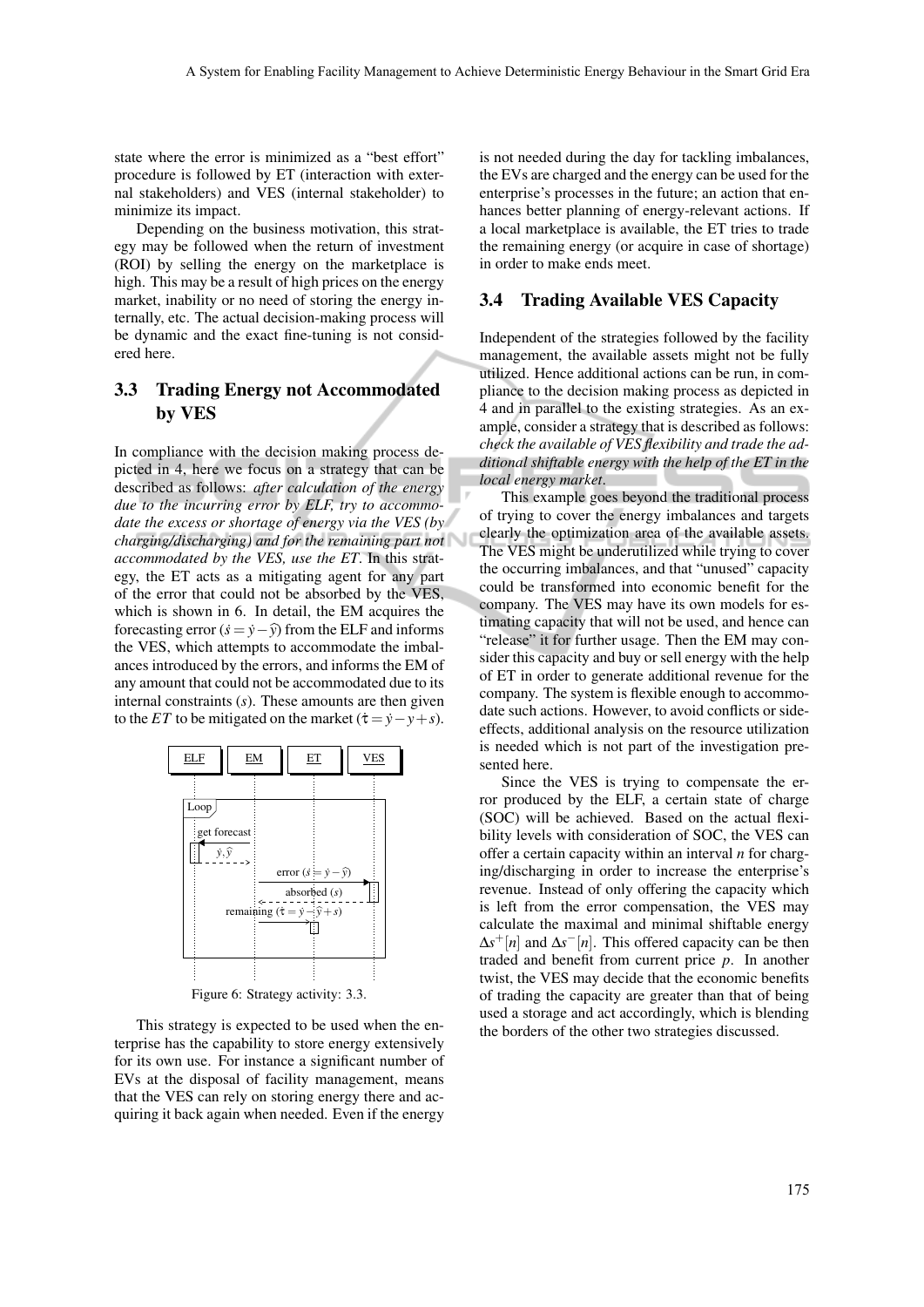

# 4 DISCUSSION

Several considerations on the main components i.e. ELF, VES, ET need to be adequately addressed. Forecasting done by the ELF, cannot only be based solely on historical data, but needs to include real-time information. To this end, the Internet of Things coupled with the Cloud (Curry et al., 2013; Karnouskos, 2013) and the vast resources for analytics will help. Additionally, more specific knowledge of the processes involved, their scheduling at enterprise level, as well as their potential interdependencies may lead to better forecasting and planning. For our environment this assumes access to the building processes per se, the impact of the employee usage of its facilities (which extends to the EV usage), as well as potentially external factors such as weather conditions etc. The appropriate combination of such intelligent algorithms with (real-time) fine-grained data may enable the better adjustment of the infrastructure behaviour prediction.

Another key part of the system, the VES, demonstrates that the temporal storage availability e.g. coming from an EV fleet, can be used to acquire additional benefits for the enterprise. Although charging/discharging EV batteries or even rescheduling their charging may sound promising, at the moment few, if any, companies have fleets large enough for these envisioned concepts to be practically applicable. Furthermore, the communication protocols of the EVs or the charging stations might also pose challenges as they might not allow a secondary actor to

set the charging schedule for them and always try to charge as fast as possible.

Such constrains would tremendously lower the possibility of interaction with other components in a smart way. The latter gives some indication that company-controlled fleets are the right target group for such concepts as the one presented here. Even then, due to constraints (physical or otherwise), fleets might not always provide the exact flexibility that is needed. The latter can me mitigated through the addition of static storage, or another buffer-like component, that can compensate the missing flexibility.

The ET demonstrates how interacting with other local stakeholders can not only aid the facility in reducing its forecast error, but also create additional opportunities though energy and storage capacity trading. Although local energy markets are a hot topic (Ilic et al., 2012; Lamparter et al., 2010; Ding et al., ´ 2013) in Smart Grid research, how to effectively make use and interact with them is still unclear. As no such market currently exists, operational assumptions were made; however in a real-world assessment the underlying trading behaviour must be anchored in a clear understanding of the market's rules and protocols. Additionally, in order for the ET to meet the a wide range of strategies, such as the ones described in 3, it must be able to adequately handle dynamically changing trading goals in conjunction with marketforecasts and enterprise's needs.

Generally, we consider that there is added value if such systems are operational and would assist towards informed and automated decision-making processes in facility management domain. Their realization however, will need to be assessed and fine-tuned in real-world trials once the necessary Smart Grid services envisioned are mainstream.

# 5 CONCLUSION

The ability to capitalize on new business opportunities is vital for the survival of modern enterprises. To that extent, fully utilizing all the capabilities offered by its assets is pivotal. In the Smart Grid era, the facility management can take sophisticated decisions related to energy management, by including innovative technologies and concepts. The system we have presented builds upon the orchestration (by the the EM) of three key independent components (i.e. ELF, VES, ET). We have provided insights on its basic components, their operation as well as their usage in a variety of strategies. In the latter we have also discussed the benefits for the enterprise as well as the roadblocks that might hinder their realization. Ultimately, the proposed sys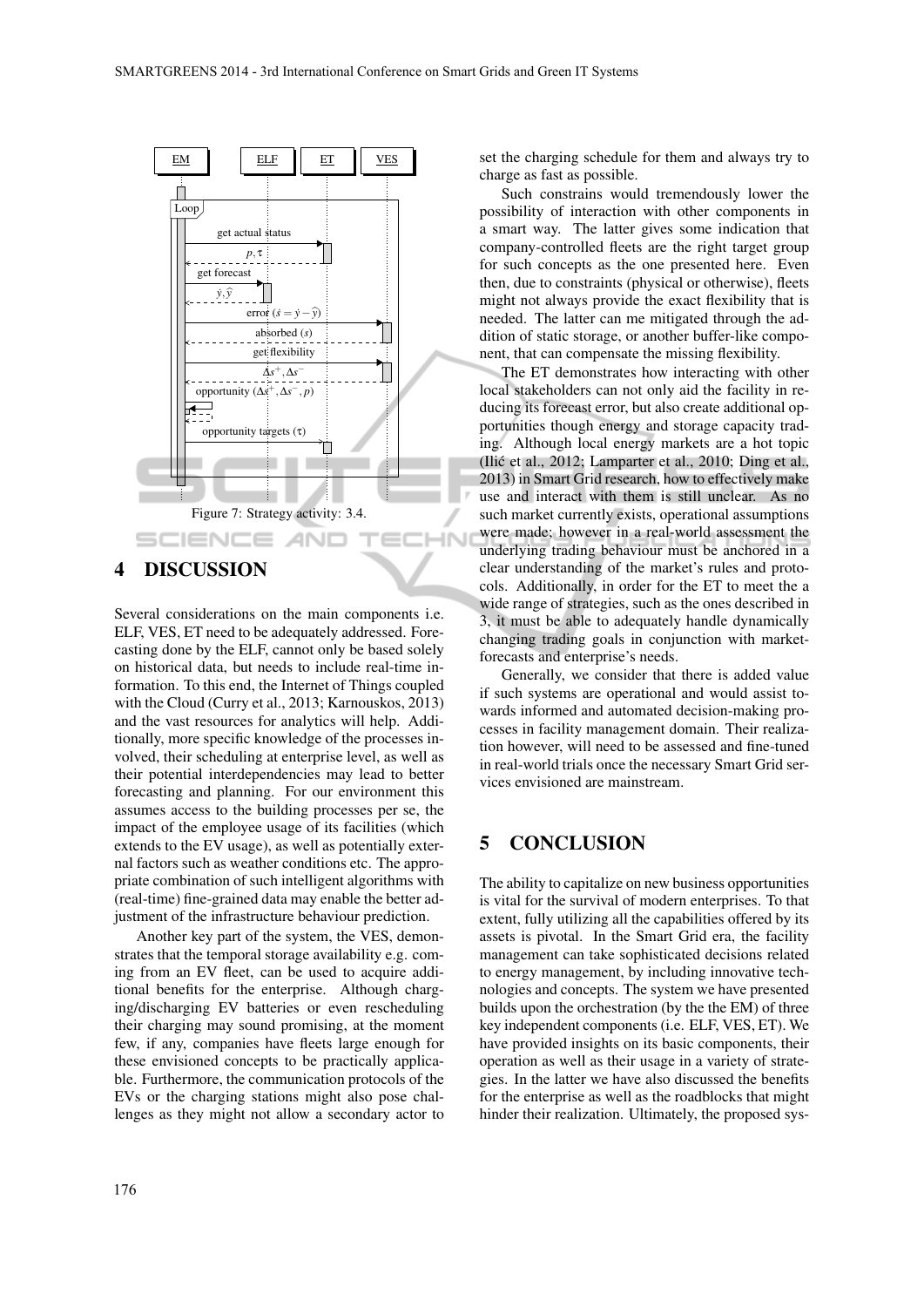tem enables on-the-fly decision-making that empowers the facility managers to better meet their goals in the emerging Smart Grid era.

### ACKNOWLEDGEMENTS

The authors would like to thank the European Commission, the German Federal Ministry of Economics and Technology, and the partners of the projects SmartKYE (www.SmartKYE.eu) and iZEUS (www.izeus.de) for their support and fruitful discussions.

### **REFERENCES**

- acatech (2011). Cyber-Physical Systems: Driving force for innovation in mobility, health, energy and production. Technical report, acatech – National Academy of Science and Engineering.
- BDI (2010). Internet of Energy: ICT for energy markets of the future. Federation of German Industries (BDI) publication No. 439.
- Blank, M. and Lehnhoff, S. (2013). Assessing reliability of distributed units with respect to the provision of ancillary services. In *IEEE 11th International Conference on Industrial Informatics (INDIN), Bochum, Germany*.
- Carosio, S., Hannus, M., Mastrodonato, C., Delponte, E., Cavallaro, A., Cricchio, F., Karnouskos, S., Pereira-Carlos, J., Rodriguez, C. B., Nilsson, O., Seppa, I. P., ¨ Sasin, T., Zach, J., van Beurden, H., and Anderson, T. (2013). *ICT Roadmap for Energy-Efficient Buildings – Research and Actions*. EU Project ICT4E2B Consortium.
- Cliff, D. and Bruten, J. (2000). Less than human: Simple adaptive trading agents for CDa markets. In Holly, S., editor, *Computation in Economics, Finance and Engineering: Economic Systems*, pages 117–122, Oxford. Pergamon.
- Curry, E., O'Donnell, J., Corry, E., Hasan, S., Keane, M., and O'Riain, S. (2013). Linking building data in the cloud: Integrating cross-domain building data using linked data. *Advanced Engineering Informatics*,  $27(2):206 - 219.$
- Ding, Y., Alexander Neumann, M., Goncalves da Silva, P., Beigl, M., and Zhang, L. (2013). A control loop approach for integrating the future decentralized power markets and grids. In *IEEE International Conference on Smart Grid Communications (SmartGridComm)*.
- European Commission (2012). SmartGrids SRA 2035 Strategic Research Agenda. Technical report, European Technology Platform SmartGrids, European Commission.
- Giordano, V., Meletiou, A., Covrig, C. F., Mengolini, A., Ardelean, M., Fulli, G., Jiménez, M. S., and Filiou, C. (2013). Smart Grid projects in Europe:

Lessons learned and current developments 2012 update. Joint Research Center of the European Commission, JRC79219.

- Goncalves Da Silva, P., Ilic, D., and Karnouskos, S. (2014). The impact of smart grid prosumer grouping on forecasting accuracy and its benefits for local electricity market trading. *IEEE Transactions on Smart Grid*, 5(1):402–410.
- Goncalves Da Silva, P., Karnouskos, S., and Ilic, D. (2013). Evaluation of the scalability of an energy market for smart grid neighbourhoods. In *IEEE 11th International Conference on Industrial Informatics (INDIN), Bochum, Germany*.
- Ilic, D., Goncalves Da Silva, P., Karnouskos, S., and Griese- ´ mer, M. (2012). An energy market for trading electricity in smart grid neighbourhoods. In *6th IEEE International Conference on Digital Ecosystem Technologies – Complex Environment Engineering (IEEE DEST-CEE), Campione d'Italia, Italy*.
- Ilic, D., Karnouskos, S., and Goncalves Da Silva, P. (2013). ´ Improving load forecast in prosumer clusters by varying energy storage size. In *IEEE Grenoble PowerTech 2013, Grenoble, France*.
- International Telecommunication Union (2005). ITU Internet Report 2005: The Internet of Things. Technical report, (ITU).
- Kanchev, H., Lu, D., Colas, F., Lazarov, V., and Francois, B. (2011). Energy management and operational planning of a microgrid with a PV-based active generator for smart grid applications. *Industrial Electronics, IEEE Transactions on*, 58(10):4583–4592.
- Karnouskos, S. (2011). Demand side management via prosumer interactions in a smart city energy marketplace. In *IEEE International Conference on Innovative Smart Grid Technologies (ISGT 2011), Manchester, UK*.
- Karnouskos, S. (2013). Smart Houses in the Smart Grid and the search for value-added services in the Cloud of Things era. In *Industrial Technology (ICIT), 2013 IEEE International Conference on*, pages 2016–2021.
- Karnouskos, S., Goncalves Da Silva, P., and Ilic, D. ´ (2011). Assessment of high-performance smart metering for the web service enabled smart grid. In *Second ACM/SPEC International Conference on Performance Engineering (ICPE'11), Karlsruhe, Germany.*
- Karnouskos, S., Goncalves Da Silva, P., and Ilic, D. (2012). ´ Energy services for the smart grid city. In *6th IEEE International Conference on Digital Ecosystem Technologies – Complex Environment Engineering (IEEE DEST-CEE), Campione d'Italia, Italy*.
- Korpaas, M., Holen, A. T., and Hildrum, R. (2003). Operation and sizing of energy storage for wind power plants in a market system. *International Journal of Electrical Power & Energy Systems*, 25(8):599– 606. 14th Power Systems Computation Conference.
- Lamparter, S., Becher, S., and Fischer, J.-G. (2010). An agent-based market platform for smart grids. In *Proceedings of the 9th International Conference on Autonomous Agents and Multiagent Systems: Industry track*, AAMAS '10, pages 1689–1696, Richland, SC.